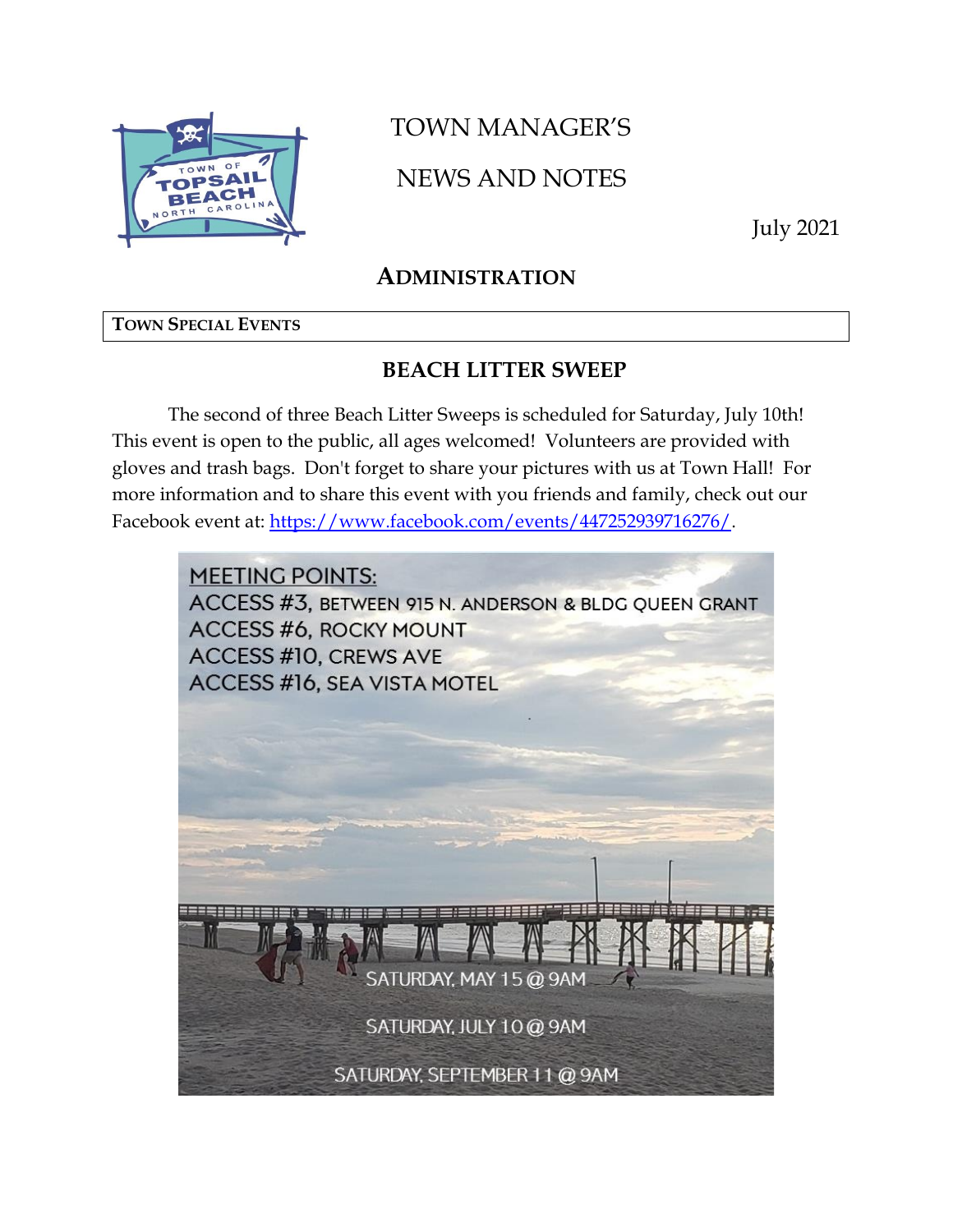

## **TOPSAIL SOUNDS**

Our June Topsail Sounds Concert was a great success! Many of our residents and visitors came out to enjoy an evening of good music and good company. Many thanks to Pender County Parks and Recreation for all their help and to the Topsail Beach staff for making it happen. A special thanks to The Cruise Brothers for excellent entertainment.

Our next concert is schedule for Tuesday, July 27<sup>th</sup> with music by The Imitations. We hope to see everyone out at Town Center Park!

### **SUMMER SAFETY TIPS**

Summer is the time for the best outdoor cooking, so it is no surprise July is National Grilling Month. We want you to be safe, so be sure to consider the following:

**Choose a safe location for your grill.** Keep grills on a level surface more than ten feet away from the house, garage or other structures. Keep children and pets away, as well as overhanging branches. Grills should not be used on a balcony or deck or under an overhang. Avoid placing grills too close to combustible deck rails.

**Grill outside only.** Never use a grill in a garage, vehicle, tent or other enclosed space, even if ventilated, due to risk of harmful carbon monoxide buildup.

### **Don't let improperly prepared food ruin your summer.**

- Keep food cold until you are ready to put them on the grill. Letting them sit allows bacteria to grow.
- Don't mix raw and cooked foods. Keep raw foods separate from each other. Once cooked, use a clean dish to place your final masterpiece. The bacteria from the raw food will contaminate the freshly cooked meal.
- Keep hot food warm to at least 140 degrees Fahrenheit until ready to be placed in a cooler with ice or refrigerator to prevent bacteria growth. For salads and cold foods, keep them chilled on ice.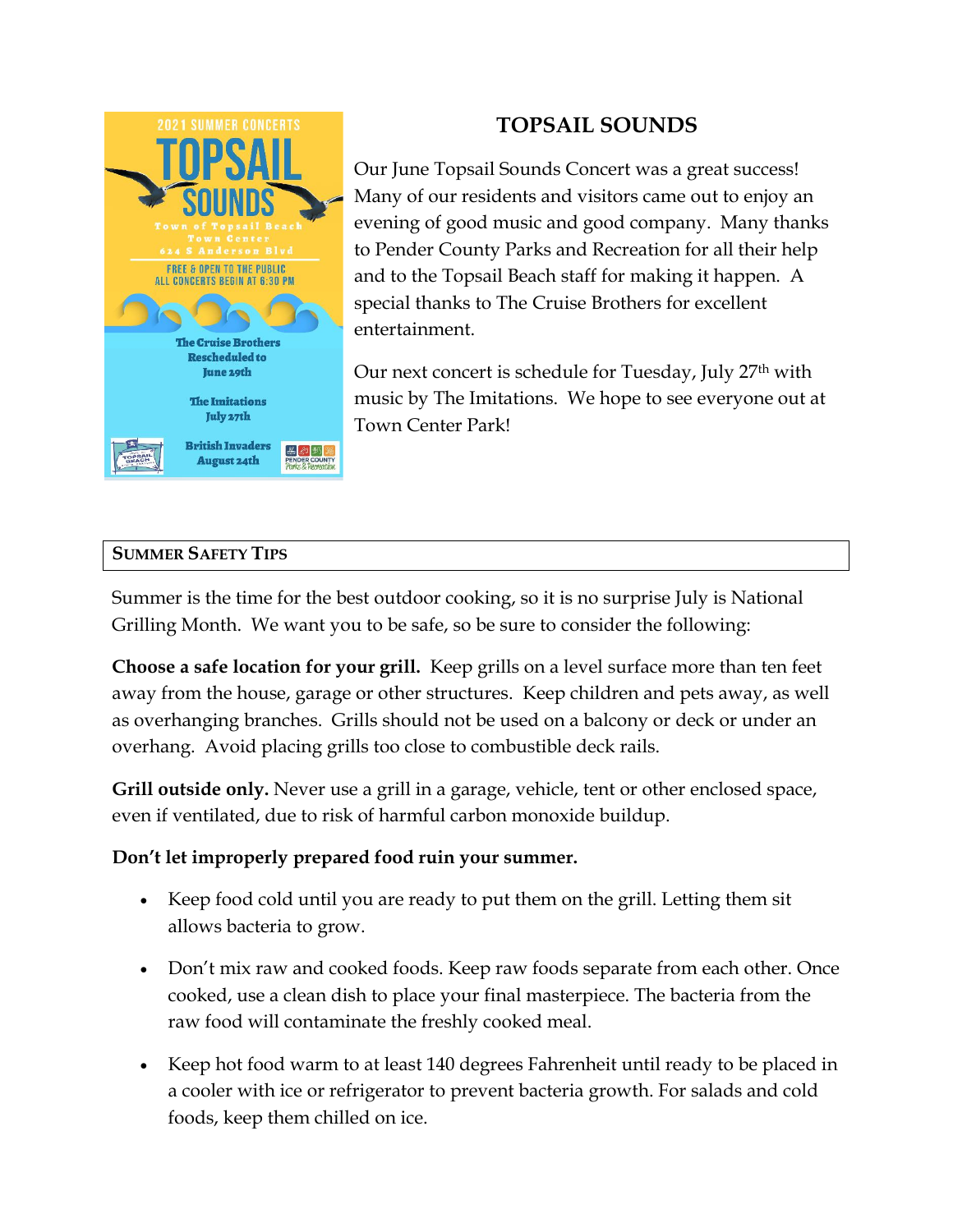### **HURRICANE PREPAREDNESS**

We love summertime at the beach, but that also means Hurricane Season. While we all hope that it is a peaceful summer, it's always best to be prepared. Below is a good list of items to have available just in case!



### **Know the difference between a hurricane "watch" and "warning."**

Listen for National Weather Service alerts on TV or radio or check for them online. There are two kinds of alerts:

- A **hurricane watch** means hurricane conditions (sustained winds of 74 miles per hour [mph] or higher) are **possible** in a stated area. Experts announce hurricane watches 48 hours before they expect tropical-storm-force winds (sustained winds of 39 to 73 mph) to start.
- A **hurricane warning** is more serious. It means hurricane-force winds are **expected** in a stated area. Experts issue these warnings 36 hours before tropical-storm-force winds are expected in the area to give people enough time to prepare for the storm.

**Visit ReadyNC at<https://www.readync.org/plan-and-prepare/get-kit> for more detailed information.**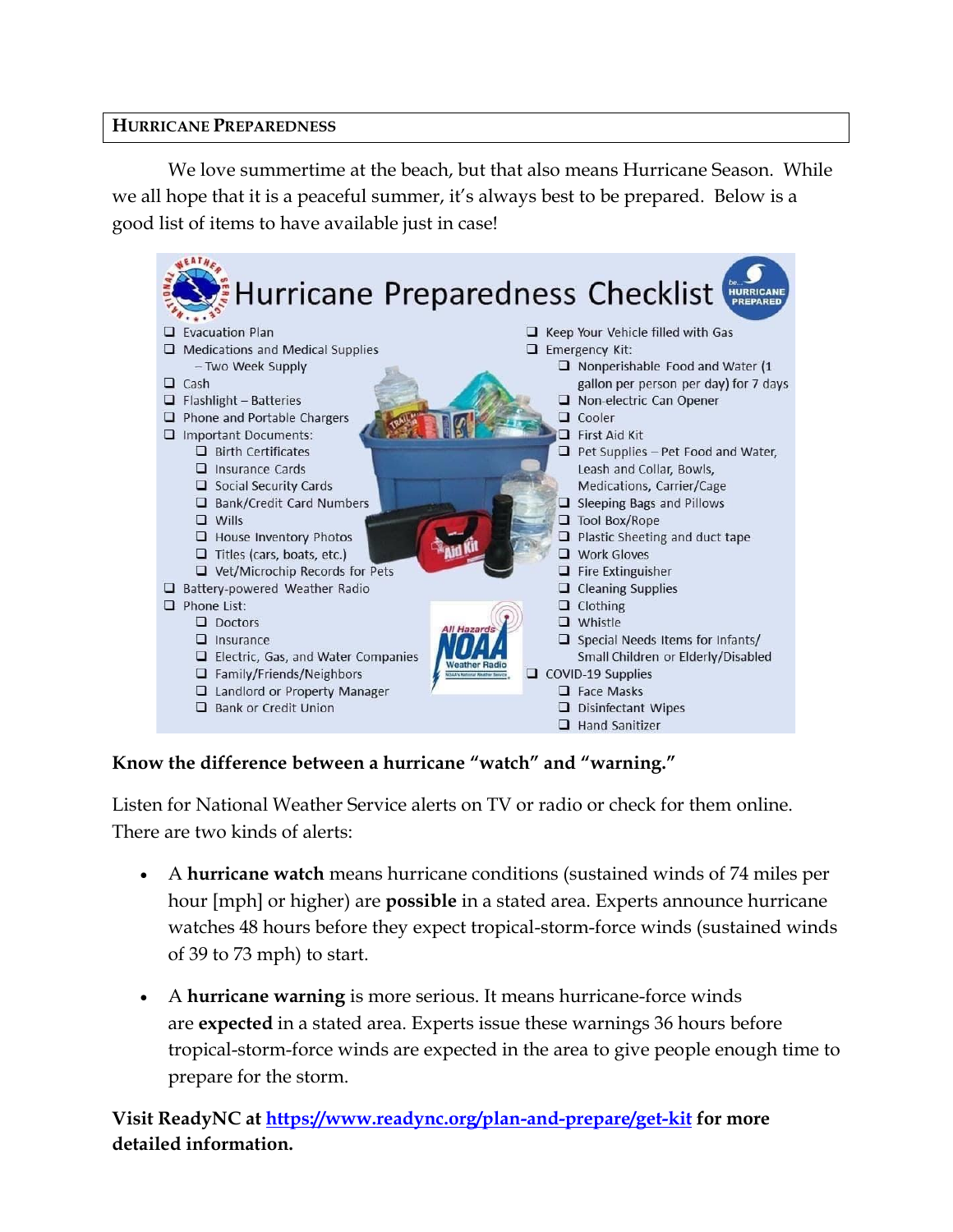### **POLICE**

#### **ACTIVITY LOG EVENT SUMMARY**

| <b>JUNE 2021</b>                    |                |                                    |                  |  |  |
|-------------------------------------|----------------|------------------------------------|------------------|--|--|
|                                     |                |                                    |                  |  |  |
| <b>ARREST MADE</b>                  | 4              | <b>ASSIST TO FIRE/RESCUE</b>       | 4                |  |  |
| <b>ALARM CALL</b>                   |                | <b>CALL FOR SERVICE</b>            | 26               |  |  |
| <b>ASSAULT</b>                      | 0              | <b>BEACH PATROL</b>                | 3                |  |  |
| <b>BOAT RELATED CALL</b>            | $\mathbf{0}$   | <b>BEACH WHEELCHAIR</b>            | $\boldsymbol{0}$ |  |  |
| <b>CIVIL CITATION</b>               | 19             | <b>DEATH</b>                       | 0                |  |  |
| <b>DISTURBANCE CALL</b>             |                | <b>DOG RELATED CALL</b>            | 3                |  |  |
| <b>LARCENY REPORT/B&amp;E/DRUGS</b> |                | <b>LOST &amp; FOUND PROPERTY</b>   | $\overline{2}$   |  |  |
| <b>MESSAGE DELIVERED</b>            | $\mathbf{0}$   | <b>MISSING PERSON</b>              | 2                |  |  |
| <b>OPEN DOOR FOUND</b>              | $\overline{2}$ | PARKING COMPLAINT<br>17            |                  |  |  |
| PROPERTY DAMAGE                     | $\mathbf{0}$   | <b>SURFING VIOLATION</b>           | $\mathbf{0}$     |  |  |
| <b>SCHOOL ATTENDED</b>              | $\mathbf{0}$   | <b>SECURITY/BUSINESS CHECK</b>     | 185              |  |  |
| <b>SPECIAL WORK</b>                 | 40             | <b>STATE CITATION ISSUED</b>       | 43               |  |  |
| <b>SUSPICIOUS PERSON</b>            | 3              | <b>SUSPICIOUS/UNLOCKED VEHICLE</b> | 10               |  |  |
| <b>TRAFFIC ACCIDENT</b>             | $\overline{2}$ | <b>TRESPASS CALL</b>               | $\mathbf{2}$     |  |  |
| <b>TOPSAIL/SURF CITY ASSIST</b>     | 0              | <b>WARNING CITATION ISSUED</b>     | 68               |  |  |

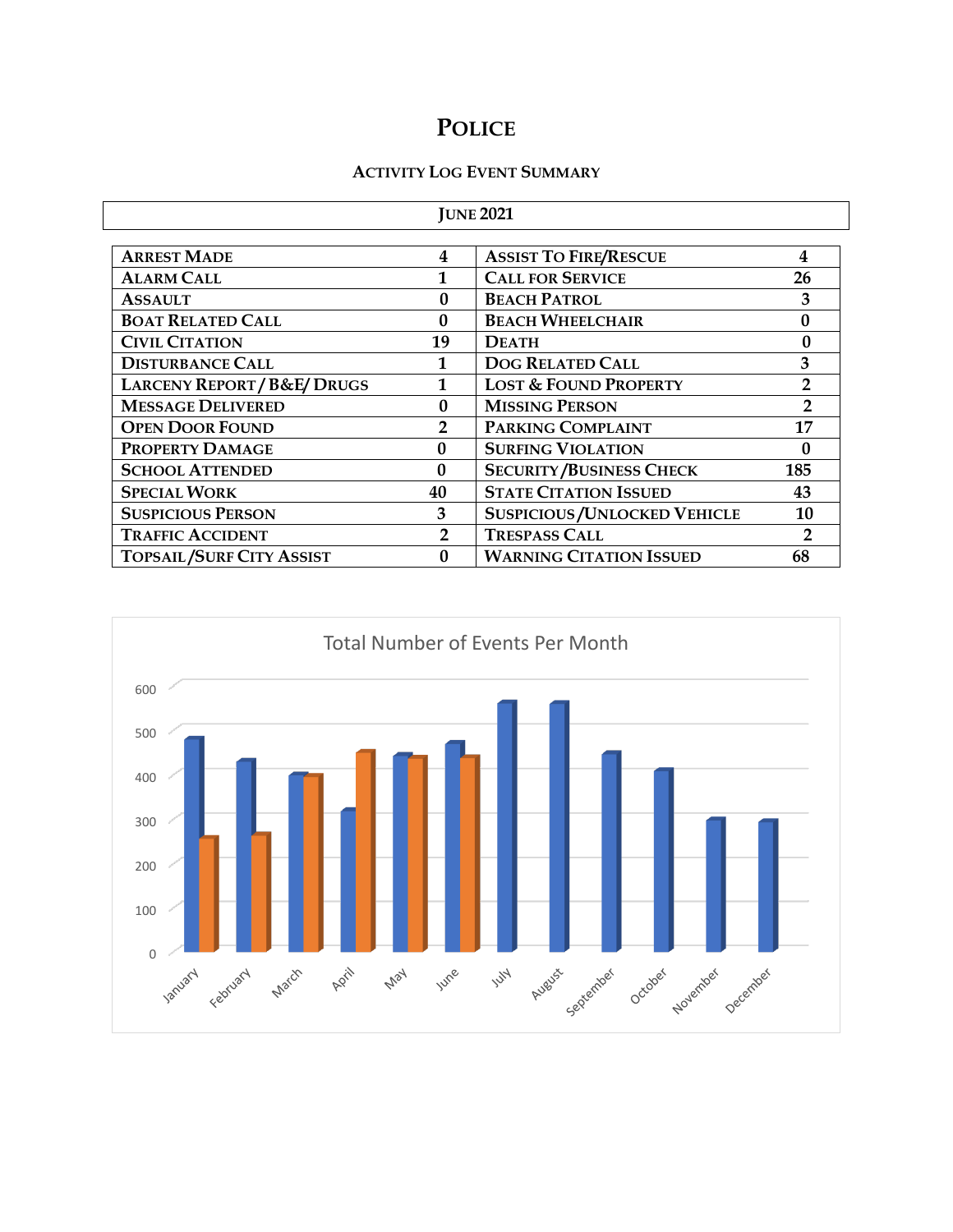### **PUBLIC WORKS**

#### **WATER USAGE**



Below is a look at the average daily water usage for June 2021, and a comparison of the data to 2019 and 2020. This June the distribution for the water system was a total of 10,166,070 gallons of water for an average of 327,938 gallons a day, a slight decrease of 7,329 gpd over the same period last year (335,267 gpd).

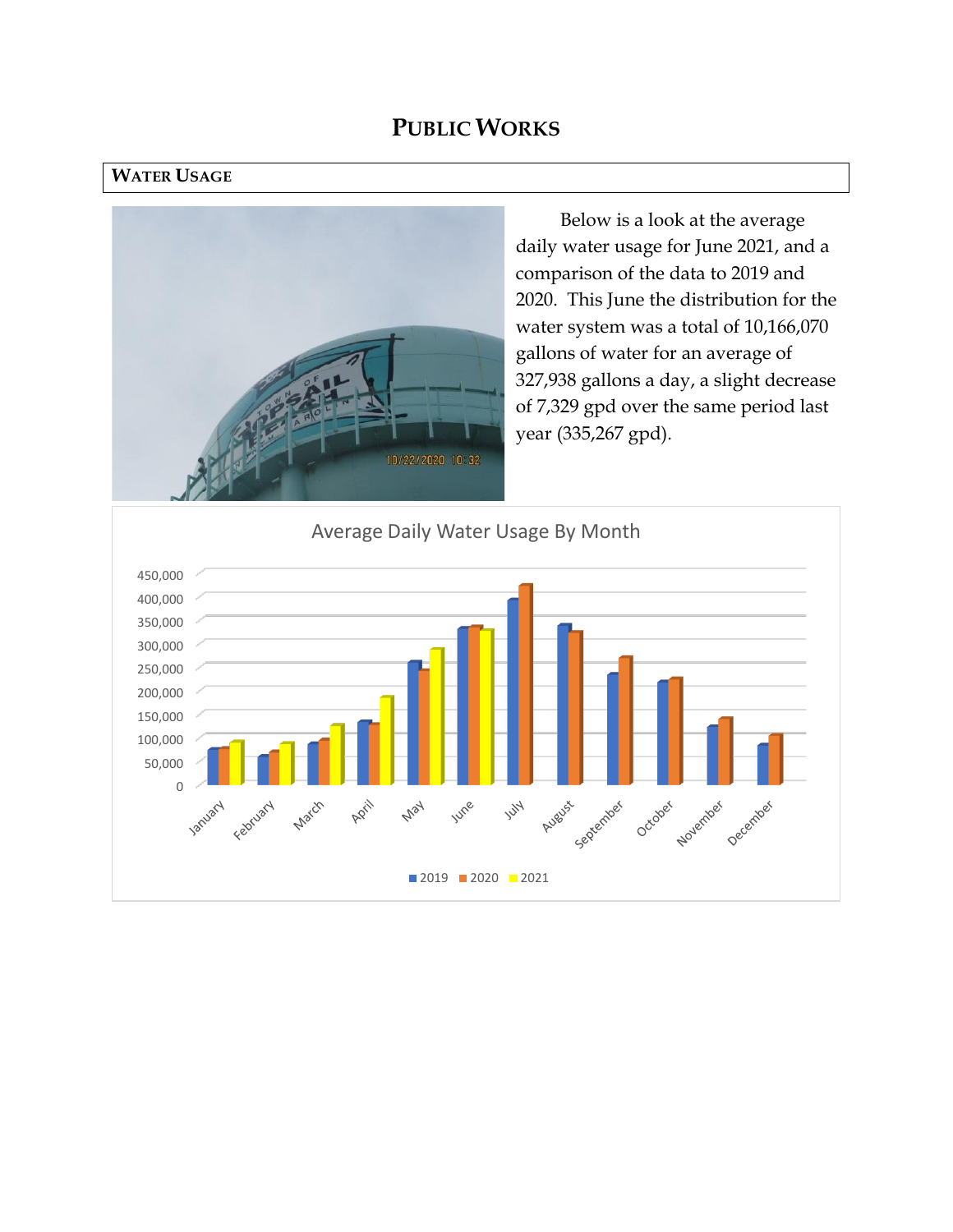# **COMMUNITY DEVELOPMENT**

#### **PLANNING AND ZONING**

The June Planning Board meeting was canceled due to a lack of quorum. Their next meeting will be July 28th at 10:00 am.

### **PARKS AND RECREATION**

The Parks and Recreation Advisory Committee meeting was canceled due to a lack of quorum. Their next meeting will be July 28th following the Planning Board meeting.

#### **SPECIAL EVENTS**

Topsail Sounds Concert Series.

June 29th, July 27th, and August 24th from 6:30-8:30 pm.

**BUILDING PERMIT SUMMARY**

A total of 17 permits were issued in the month of June at a valuation of \$678,463.

| PERMIT DESCRIPTION               | <b>NUMBER</b> | <b>VALUATION</b> | <b>PERMIT FEE</b> |
|----------------------------------|---------------|------------------|-------------------|
| Docks/Decks/Seawalls/AC          | 6             | \$213,450.00     | \$1,041.00        |
| Demolition                       |               | \$0.00           | \$105.00          |
| <b>Electrical Repair</b>         | 2             | \$1200.00        | \$110.00          |
| Land Disturbance                 |               | \$0.00           | \$30.00           |
| <b>Mechanical Repairs</b>        | 2             | \$12,723.00      | \$110.00          |
| <b>Residential Addition</b>      |               | \$55,500.00      | \$439.00          |
| <b>Residential Alteration</b>    |               | \$5,760.00       | \$105.00          |
| <b>Residential Remodel</b>       |               | \$20,000.00      | \$285.00          |
| <b>Residential Single Family</b> |               | \$369,830        | \$1,790.00        |
| Sign Repair/Replacement          |               | \$0.00           | \$55.00           |
|                                  | 17            | \$678,463.00     | \$4,070.00        |

# **June 2021 BUILDING PERMITS**